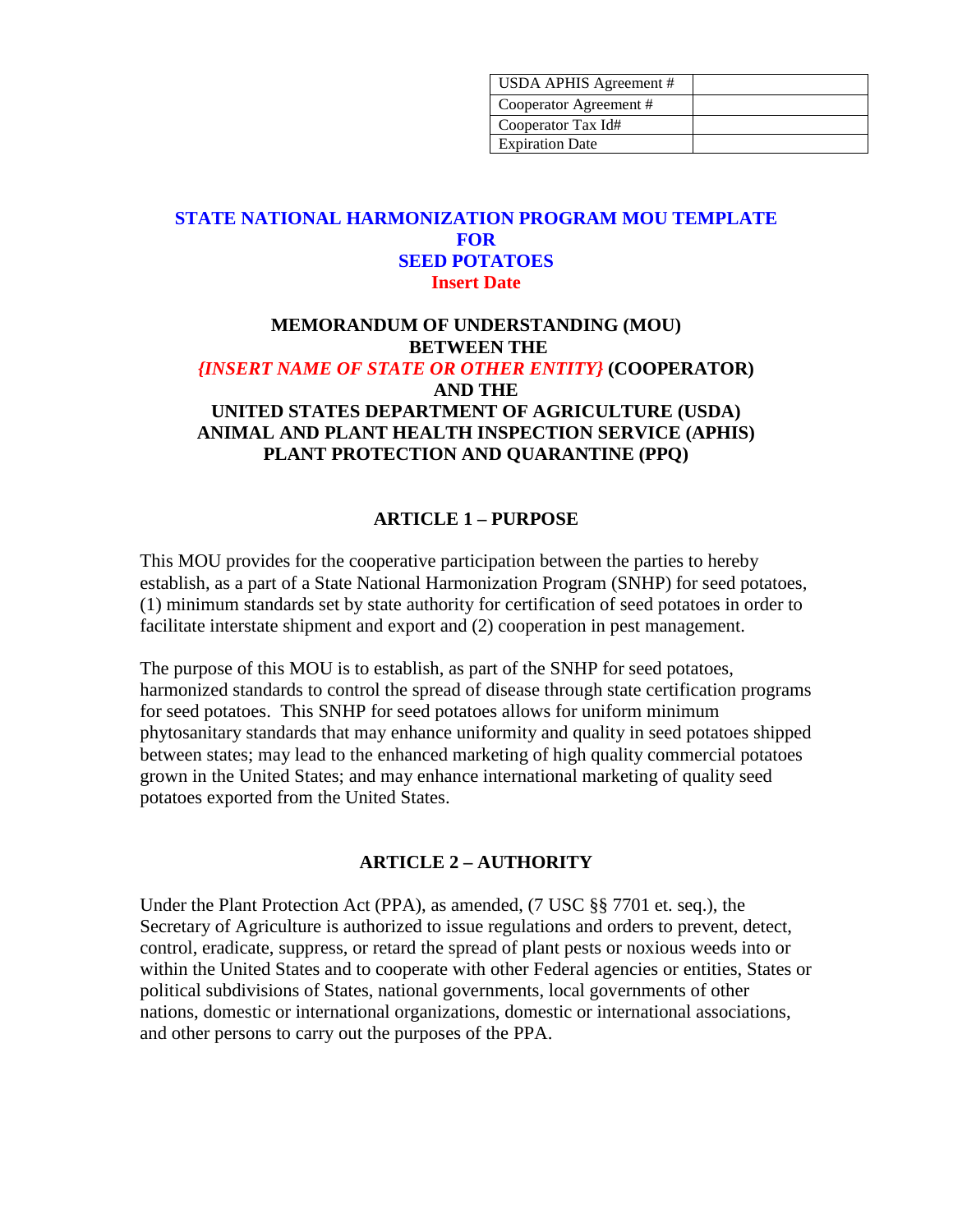| USDA APHIS Agreement # |  |
|------------------------|--|
| Cooperator Agreement # |  |
| Cooperator Tax Id#     |  |
| <b>Expiration Date</b> |  |

*{Insert State Authority, if so desired}*

### **ARTICLE 3 – DEFINITIONS**

1. **Seed potatoes**: potato plantlets, plants, stem cuttings, microtubers, minitubers, tubercles or tubers intended for planting.

2. **Line selected hill units**: tubers that have been taken from an identifiable production field and that have been developed through a series of plant selections, growouts, and reselections based on plant or tuber characteristics.

3**. Limited generation system**: a scheme wherein eligible planting stock for each seed class is limited by compliance with established pest tolerances and a specified number of increases in the field.

4. **Regulated pest**: any pest that is controlled under the seed certification system of the cooperator.

5. **Free of regulated pests**: regulated pests are not present in numbers that can be detected using appropriate sampling, inspection, and testing procedures.

6. **Post harvest test**: winter grow-out or laboratory testing of harvested potatoes to verify that regulated pests meet applicable tolerances.

**7. Certifying entity:** is the seed certification entity in each state. This is the exclusively recognized seed potato certifying entity for each state, as listed below:

## *(INSERT STATE SEED CERTIFICATION ENTITY AND DEFINE STRUCTURE AND STATUTORY AUTHORITY)*

## **ARTICLE 4 – UNIFORM REQUIREMENTS FOR SEED POTATO CERTIFICATION**

The cooperating parties agree that **s**eed potatoes may be certified by the cooperator or its designee, under the SNHP if:

1. They are produced from a) tissue culture potatoes that are free of regulated pests or b) from other entry level materials such as line selected hill units or parent plants used in stem cuttings that are free of regulated pests;

2. They are produced under a limited generation system;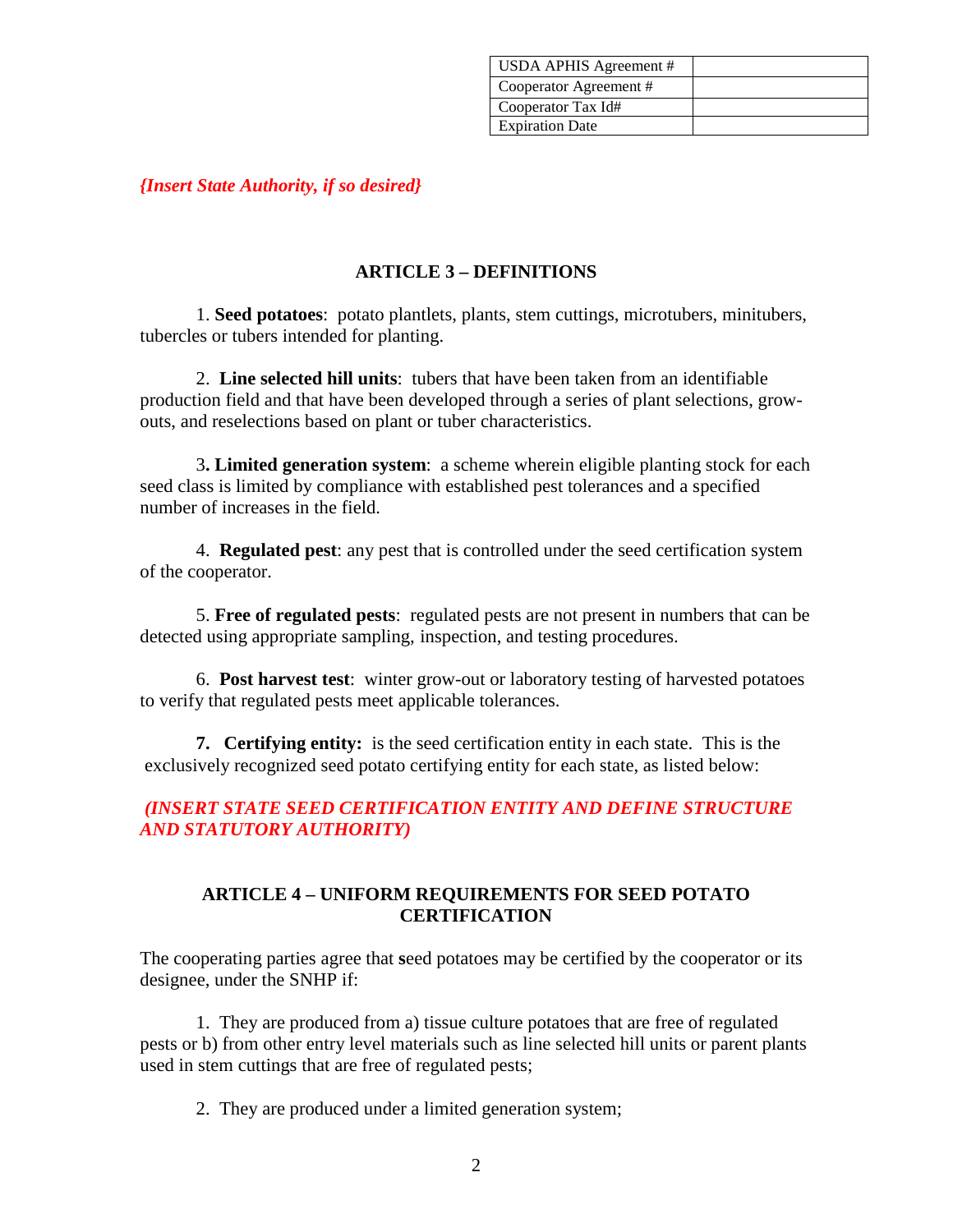| USDA APHIS Agreement # |  |
|------------------------|--|
| Cooperator Agreement # |  |
| Cooperator Tax Id#     |  |
| <b>Expiration Date</b> |  |

3. They have undergone at least two field inspections to ensure compliance with tolerances set forth in Annex 2 of this MOU;

4. They are subjected to post-harvest testing for recertification;

5. They are produced and stored in a cooperating state under the SNHP; and

6. Interstate shipments and exports departing from the state are inspected by the Cooperator's designated officials at the shipping point to verify lot identity and ensure compliance with all applicable phytosanitary requirements.

#### **ARTICLE 5 – COOPERATOR RESPONSIBILITIES**

A. The cooperating state with a commercial seed production industry agrees to:

1. Designate *Mr./Ms./Dr.—Insert full name* as its authorized representative who shall be responsible for collaboratively administering the activities conducted under this MOU;

2. Recognize seed certification entities for each state participating in the SNHP;

3. Ensure that certification practices in their state conform fully to the requirements listed in Article 4 of this MOU;

4. Require that the designated seed certifying entity maintains adequate records relating to all aspects of the certification regime, including records to enable trace-back of the certified seed to its field generation and parent material and to ensure lot identification;

5. Require that any testing is performed using generally recognized diagnostic methods and protocols;

6. Provide to APHIS a quality manual describing seed certification procedures, pest tolerances, and testing methodologies, together with mechanisms for ensuring compliance. The quality manual shall consist of the most current certified seed potato standards for each certifying entity and a brief handbook outlining the various standards and protocols for disease testing;

7. Implement potato pest management plans and quarantine response guidelines consistent with those listed in Annex 1 of this MOU; and

8. Require that certified seed produced within the state and offered for interstate and export sale meets the requirements of Article 4 of this MOU.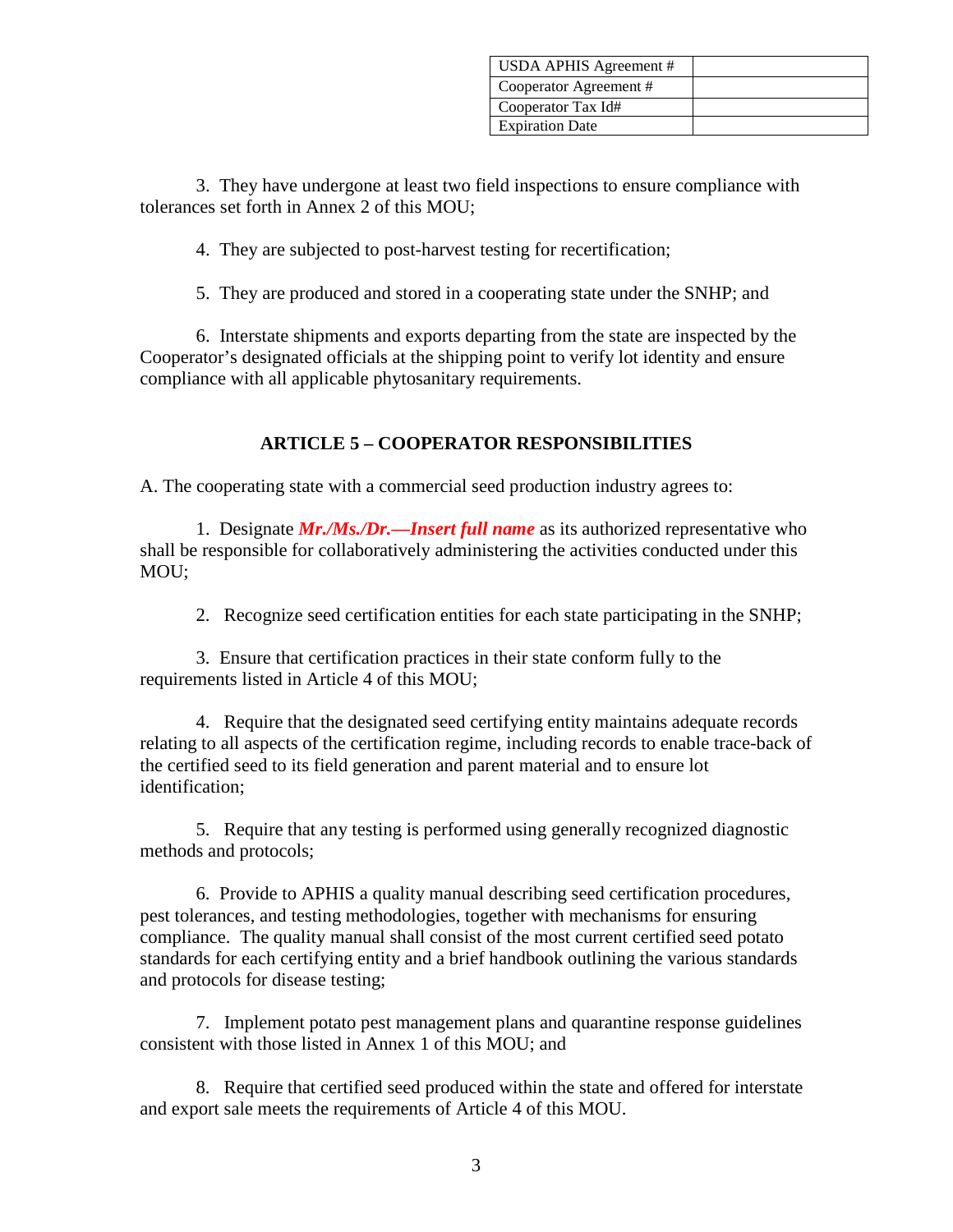| USDA APHIS Agreement # |  |
|------------------------|--|
| Cooperator Agreement # |  |
| Cooperator Tax Id#     |  |
| <b>Expiration Date</b> |  |

9. Require that in-state growers who purchase seed from outside the state provide or maintain adequate records verifying that such seed meets the requirements of Article 4 of this MOU.

#### **ARTICLE 6 – APHIS RESPONSIBILITIES**

APHIS agrees to:

1. Designate *Mr./Ms./Dr.—Insert full name* as its authorized representative who shall be responsible for collaboratively administering the activities conducted under this MOU.

2. Recognize the seed certification entity that is recognized by the Cooperator to certify seed potatoes under the SNHP if the state meets the requirements set forth in Articles 4 and 5 of this MOU;

3. Oversee the implementation of the federal pest management plans listed in Annex 1 of this MOU;

4. Oversee the SNHP by reviewing records and audits performed by the Cooperator of certification facilities, procedures, and personnel to ensure conformance with the terms of this MOU.

5. Provide additional declaration for international export by attaching such additional declaration to the federal phytosanitary certificate for seed potatoes from the Cooperator state stating that those seed potatoes meet the minimum standards established through the SNHP.

#### **ARTICLE 7 – STATEMENT OF NO FINANCIAL OBLIGATION**

Signature on this MOU does not constitute a financial obligation on the part of APHIS or the Cooperator. Each signatory party is to use and manage its own funds in carrying out the purpose of this MOU. Transfer of funds or items of value is not authorized under this MOU.

## **ARTICLE 8 – SECURITY GUIDELINES**

1. When connected to the USDA-APHIS network or hosting APHIS information and/or information systems, comply with the federal, USDA, and APHIS security and privacy requirements to protect APHIS information and information systems against cyber threats and unauthorized intrusions as required by the Federal Information Security Management Acts of 2002 and 2014 (FISMA), the National Cybersecurity Protection Act of 2014, and the Privacy Act of 1974. Specific USDA/APHIS control guidelines are outlined in the most current version of the USDA/APHIS Information System Security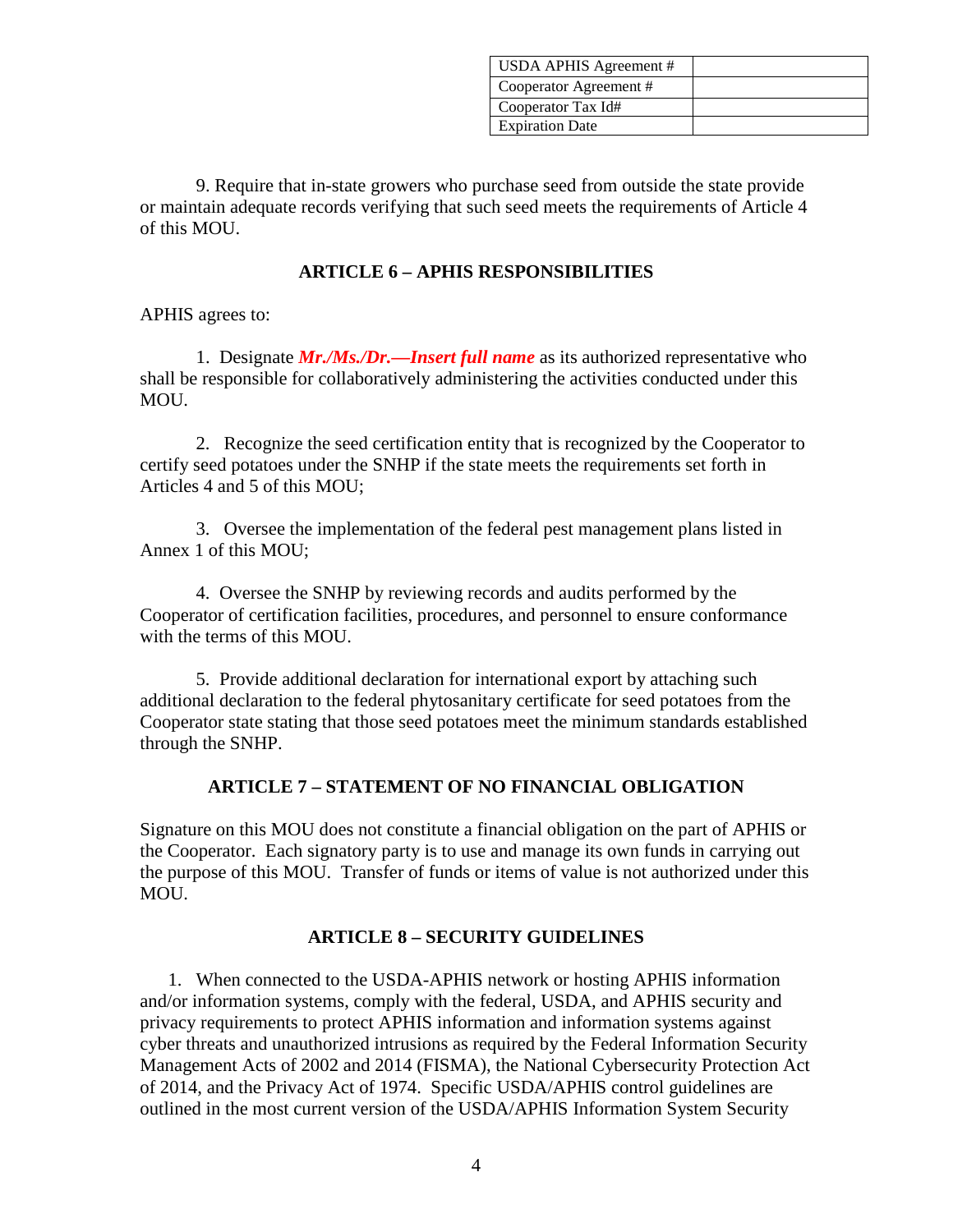| USDA APHIS Agreement # |  |
|------------------------|--|
| Cooperator Agreement # |  |
| Cooperator Tax Id#     |  |
| <b>Expiration Date</b> |  |

Handbook. In accordance with USDA and APHIS regulations and policies on email, the Recipient will not download any material (i.e., pictures, movies, or music files) bearing a copyright, nor access any material defined as inappropriate in these regulations and directives. Additionally, the Recipient agrees that any of its personnel that are given access to the APHIS network, any systems on the APHIS network, or any personnel using APHIS-owned or funded computer equipment will take all APHIS required security and privacy training. Furthermore, the Recipient will not disseminate, post, or publish in any capacity official government information or data unless authorized to do so by this Agreement.

Current APHIS security and privacy requirements, policies, and guidelines can be obtained through the APHIS Information System Security program Manager. APHIS follows USDA's processes which are based on the most current National Institute of Standards and Technology (NIST) special publications such as NIST Special Publications (SP) 800-37 and SP 800-53 and -53A.

2. Work with the appropriate APHIS Program Unit's Information Systems Security Manager and the APHIS Information Systems Security Program Manager to ensure compliance with the FISMA assessment and authorization (A&A) requirements for APHIS information and information systems. The Recipient must follow USDA/APHIS A&A guidelines and standards described in the USDA six step risk management framework process guide located at: USDA Six Step Risk Management Framework (RMF) Guide. The guide is based on applicable National Institute of Standards and Technology (NIST) publications such as, NIST SP 800 – 37, Guide for Applying the Risk Management Framework to Federal Information Systems; and, NIST SP 800 – 53, Recommended Security Controls for Federal Information Systems.

## **ARTICLE 9 - LIMITATIONS OF COMMITMENT**

This MOU and any continuation thereof shall be contingent upon the availability of funds appropriated by the Congress of the United States. It is understood and agreed that any monies allocated for purposes covered by this MOU shall be expended in accordance with its terms and the manner prescribed by the fiscal regulations and/or administrative policies of the party making the funds available. If fiscal resources are to transfer, a separate agreement must be developed by the parties.

#### **ARTICLE 10 – CONGRESSIONAL RESTRICTION**

Under 41 USC 22, no member of, or delegate to, Congress shall be admitted to any share or part of this MOU or to any benefit to arise therefrom.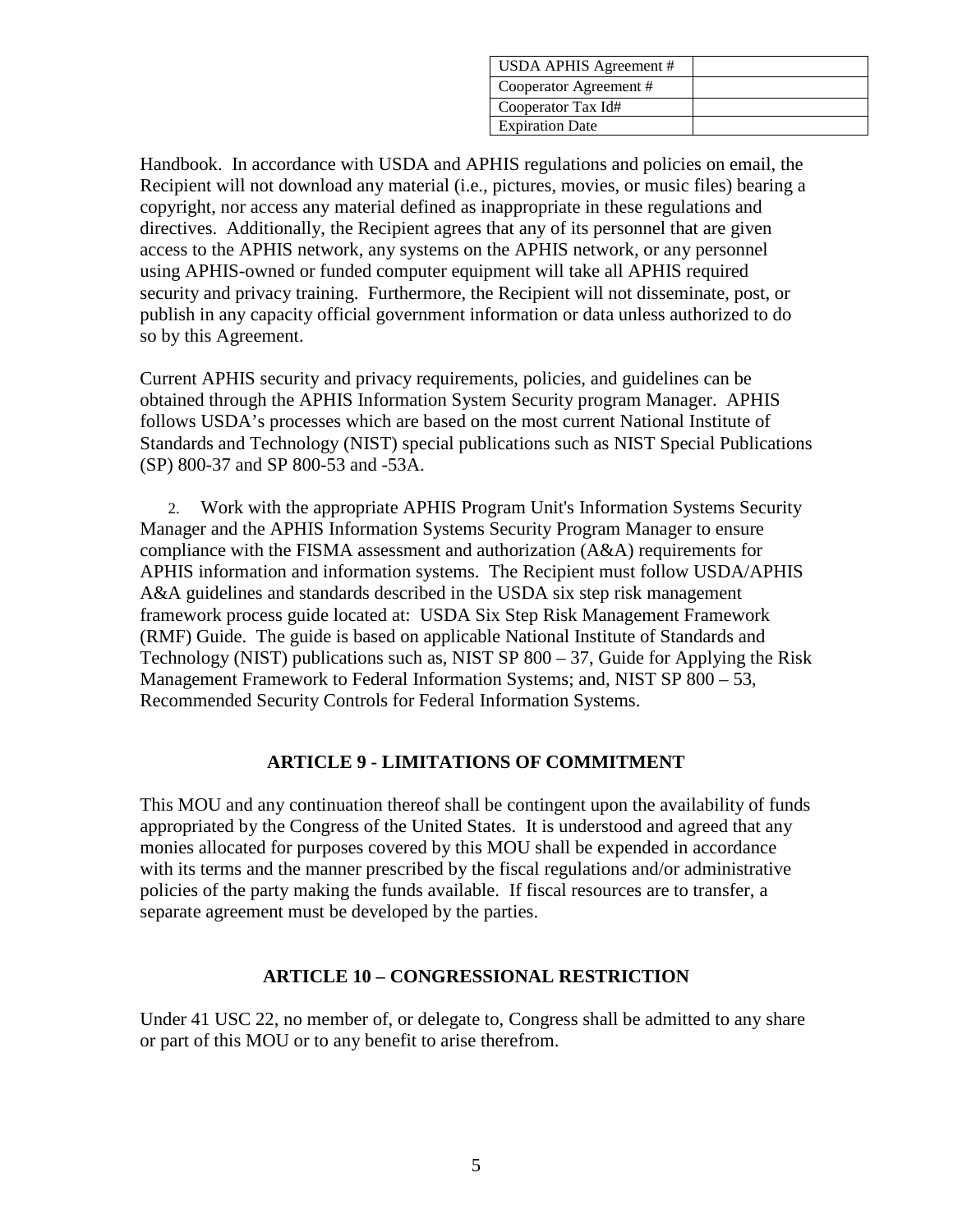| USDA APHIS Agreement # |  |
|------------------------|--|
| Cooperator Agreement # |  |
| Cooperator Tax Id#     |  |
| <b>Expiration Date</b> |  |

## **ARTICLE 11 – NON-DISCRIMINATION CLAUSE**

The United States Department of Agriculture prohibits discrimination in all its programs and activities on the basis of race, color, national origin, age, disability, and where applicable, sex, marital status, familial status, parental status, religion, sexual orientation, genetic information, political beliefs, reprisal, or because all or a part of an individual's income is derived from any public assistance program. Not all prohibited bases apply to all programs.

## **ARTICLE 12 – LIABILITIES**

APHIS assumes no liability for any actions or activities conducted under this agreement except to the extent the recourse or remedies are provided by Congress under the Federal Tort Claims Act (28 U.S.C. 1346(b), 2401(b), 2671-2680).

## **ARTICLE 13 – REVIEW AND AMENDMENT**

The terms of this MOU, in particular the seed certification requirements in Article 4, the pest management plans and quarantine response guidelines in Annex 1, and the pest tolerances in Annex 2, shall be subject to periodic review and amendment. This MOU, including annexes, may be amended by mutual agreement of the cooperating parties in writing.

## **ARTICLE 14 - TERMINATION**

This MOU may be terminated by either party upon 30 days written notice to the other party.

## **ARTICLE 16 - EFFECTIVE DATE AND DURATION**

This MOU will be in effect upon date of final signature and will continue for five years from the date of signature.

## *IF DEROGATION FOR THIS COOPERATOR IS APPLICABLE, INSERT THE FOLLOWING ARTICLE, OR SIMILAR LANGUAGE:*

# **ARTICLE 15– TEMPORARY DEROGATION**

Notwithstanding the requirements of ARTICLE 4.3 of this MOU, the tolerance for variety mix in {INSERT NAME OF STATE} will be [xxx]. This derogation will be in effect for a period of {INSERT NUMBER OF YEARS} years following the date of signature.

## **ARTICLE 15 – TEMPORARY DEROGATION**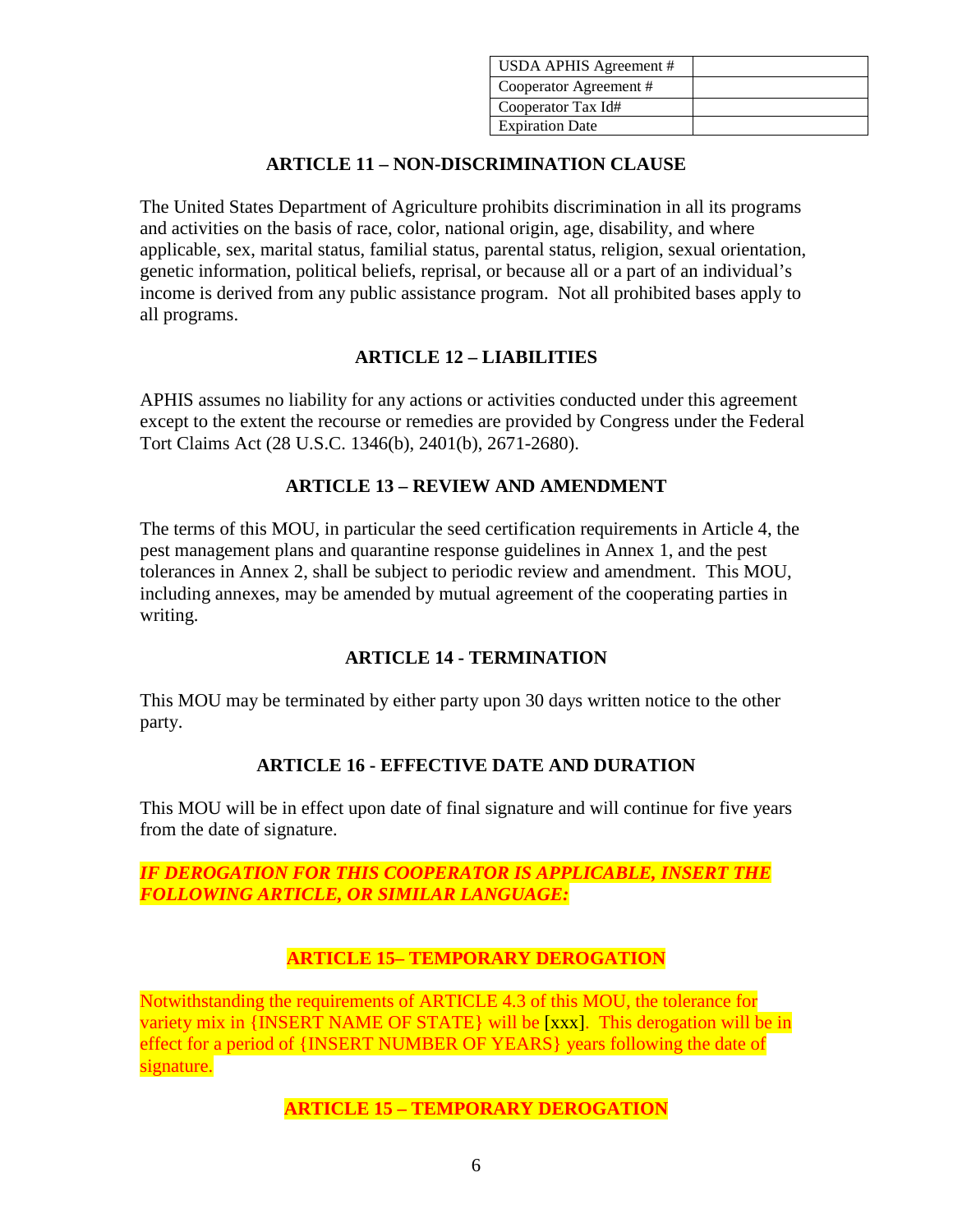| USDA APHIS Agreement # |  |
|------------------------|--|
| Cooperator Agreement # |  |
| Cooperator Tax Id#     |  |
| <b>Expiration Date</b> |  |

The requirements of ARTICLE 4.6 will not apply to {INSERT NAME OF STATE} for a period of {INSERT NUMBER OF YEARS} years following the date of signature.

*INSERT {NAME OF COOPERATOR}*

\_\_\_\_\_\_\_\_\_\_\_\_\_\_\_\_\_\_\_\_\_\_\_\_\_\_\_\_\_\_\_\_\_\_\_\_\_\_\_\_\_\_\_\_\_\_\_\_\_\_ *Insert {Name of Signatory}* Date *Insert {Title of Signatory}*

UNITED STATES DEPARTMENT OF AGRICULTURE ANIMAL AND PLANT HEALTH INSPECTION SERVICE PLANT PROTECTION AND QUARANTINE

\_\_\_\_\_\_\_\_\_\_\_\_\_\_\_\_\_\_\_\_\_\_\_\_\_\_\_\_\_\_\_\_\_\_\_\_\_\_\_\_\_\_\_\_\_\_\_\_\_\_

**AED** Date